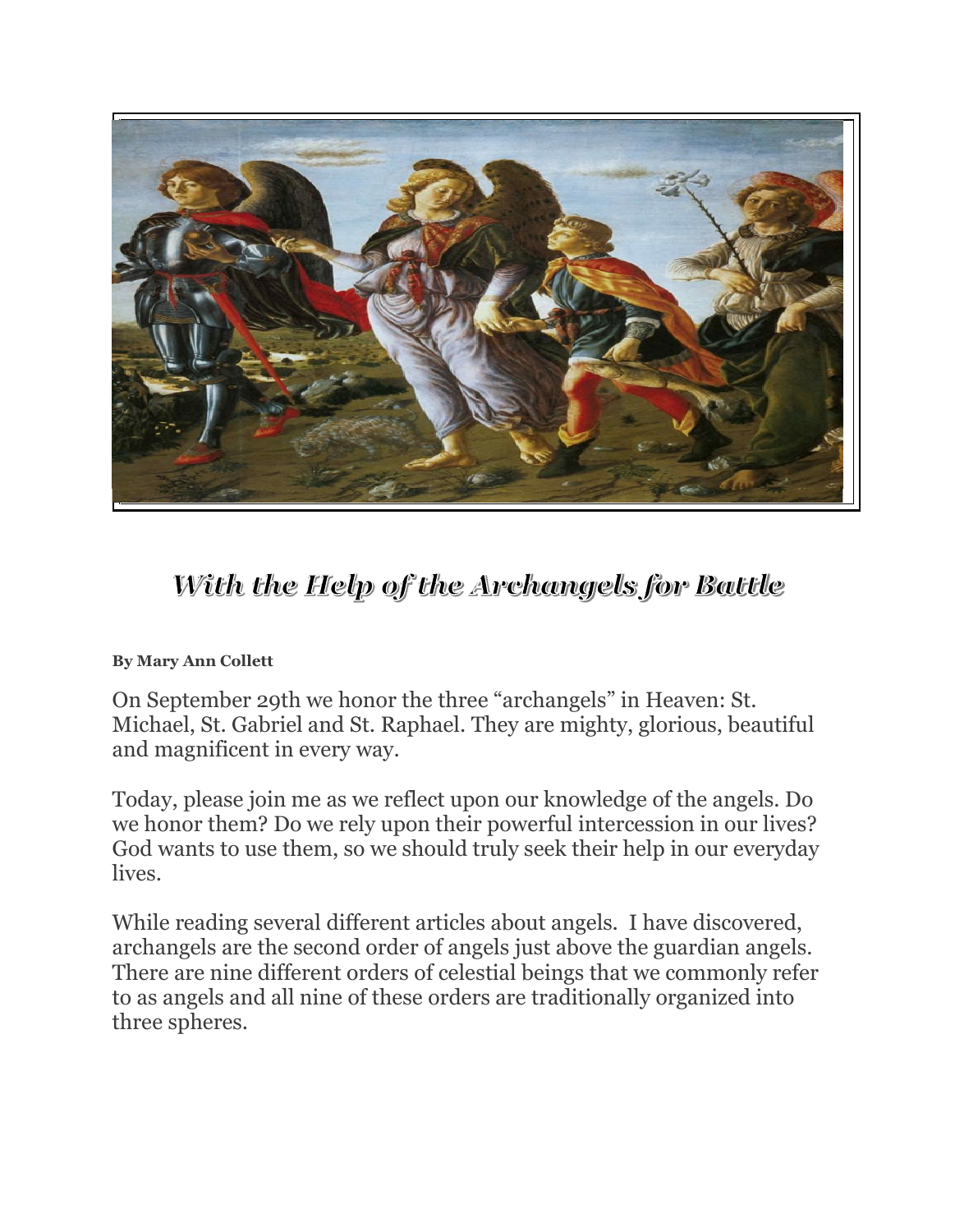The entire hierarchy is traditionally organized this way:

- o *Highest Sphere***:** Seraphim, Cherubim and Thrones.
- o *Middle Sphere:* Dominions, Virtues and Powers.
- o *Lower Sphere***:** Principalities, Archangels and Angels (Guardian Angels)

The Archangels, were created for the purpose of bringing messages of great importance to us and to accomplish tasks of importance in our lives:

- o *Michael:* The Archangel is most familiar to us as we pray to him after every Mass. St. Michael is well known as the archangel who was empowered by God to cast Lucifer (Satan) out of Heaven. Satan is traditionally thought to be of the highest sphere of celestial beings and being cast out by a lowly archangel was quite a humiliation.
- o *Gabriel:* is well known for being the archangel who brought the message of the Incarnation to the Blessed Virgin Mary.
- o *Raphael:* whose name means *"God heals"* is referred to in the Old Testament Book of Tobit and is said to have been sent to bring healing to Tobit's eyes.

Though not much is known of these archangels, it's important to believe in them, honor them and to pray to them. We pray to them because we believe God has entrusted them with a mission to help us bring healing, fight evil and proclaim the Word of God. Their power comes from God, but God has chosen to use the archangels, and all celestial beings, to accomplish His plan and His purpose.

Used with permission. *My Catholic Life! Inc*